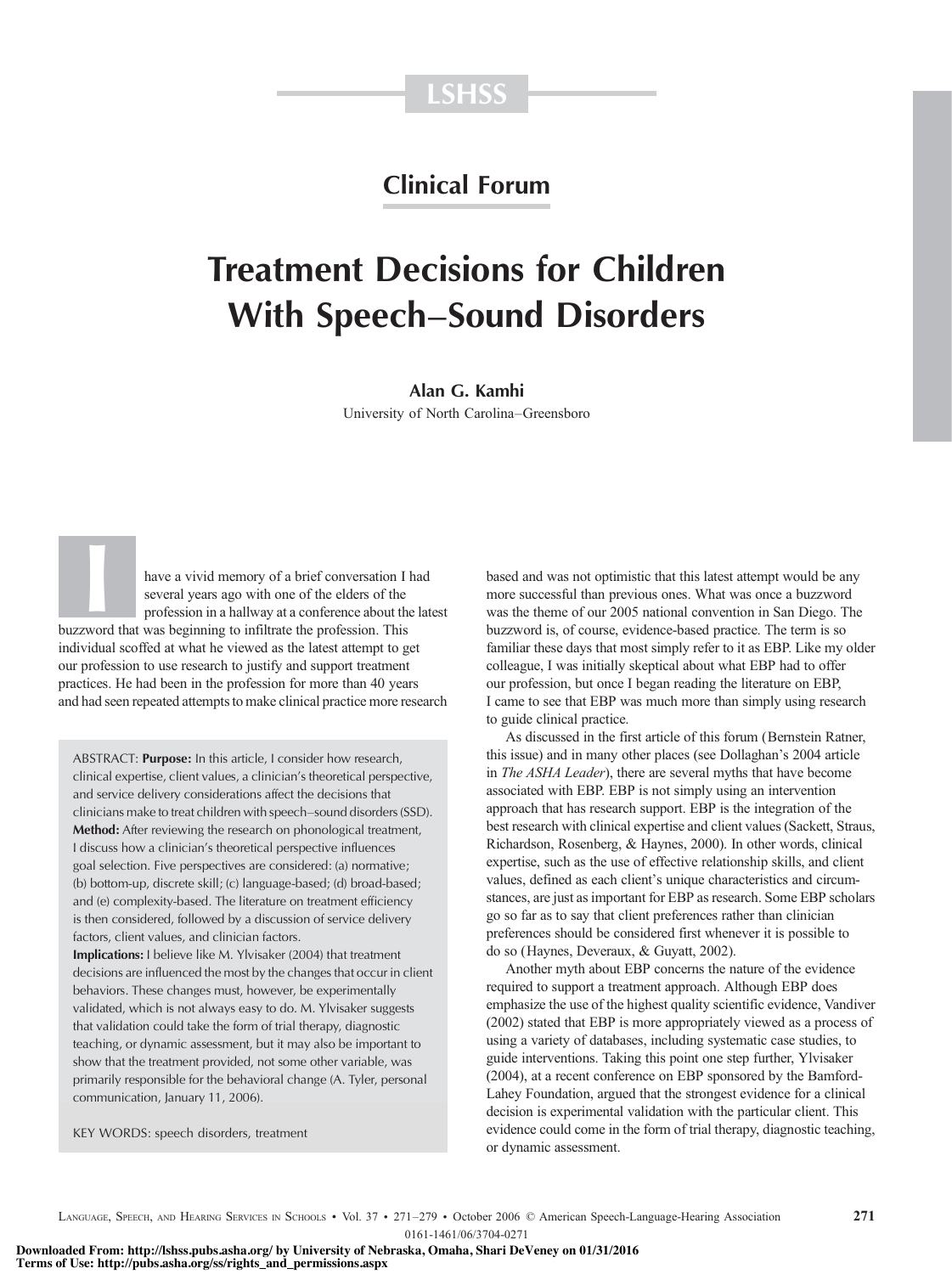Making treatment decisions is, therefore, not particularly easy. There is no simple prescription for choosing an intervention approach because clinical expertise and client values will vary. The existence of high-quality research can certainly help inform clinical decisions, but research is just one of several factors that influence clinical decisions. These factors include the other two components of EBP clinical expertise and client values—as well as a clinician's theoretical perspective and service delivery considerations. In the remainder of this article, I will consider how these factors can be used to make clinical decisions involving children with speech–sound disorders (SSD).

# REVIEWING THE RESEARCH

Shriberg (1997), in summarizing his previous studies on speech normalization, reported that approximately 75% of children with speech delay normalize their speech errors by age 6. Of the remaining 25%, most normalize by age 9. A small proportion of children continue to exhibit residual speech errors, most typically distortions of /s/, /r/, and /l/. Shriberg uses these data on speech normalization to address important questions about the etiology, classification, and prognosis of SSD. These data also can be used to tell us something about treatment efficacy. Assuming that the 75% of children who normalize speech by age 6 do not receive the same type of treatment, or perhaps receive no treatment at all, the type of treatment that children receive must not have much of an influence on speech normalization. Conclusions such as these are often troubling to clinicians and researchers who want there to be a "gold standard" treatment approach that works for all children with SSD.

The problem, however, is that there seem to be too many ways to improve children's speech, and these approaches are often theoretically incompatible with one another. This often leads to heated debates and confusion about which approach is the best one to use: the traditional hierarchical approach (Van Riper & Emerick, 1984); the cycles approach (Hodson & Paden, 1991); a conventional minimal pair approach; a language-based approach (Norris & Hoffman, 2005); the metaphon approach (Howell & Dean, 1994); or an eclectic approach that includes oral motor activities, cycles, perceptual training, minimal/maximal contrasts, multiple oppositions, story retells, and phonological awareness activities. Despite differences in procedures, goal attack strategies, and emphases (e.g., perception, production, metalinguistic skills), there is evidence from numerous reviews (e.g., Bauman-Waengler, 2004; Bernthal & Bankson, 2004; Gierut, 1998; Weston & Bain, 2003) that these approaches are all effective in modifying children's phonological systems. How then do clinicians decide which treatment approach to use?

One determining factor might be the efficiency of the approach in inducing change. Whereas treatment effectiveness refers to whether a given treatment works, treatment efficiency refers to whether one treatment is better than another (i.e., leads to similar outcomes in a shorter period of time)(Olswang, 1990). Gierut (1998, 2005) reviewed the limited research that investigated treatment efficiency. Van Riper's traditional approach has been compared to the conventional minimal pair (Ward & Bankson, 1989, cited in Gierut, 2005) and a modified metaphon approach (Powell, Elbert, Miccio, Strike-Roussos, & Brasseur, 1998). The conventional minimal pair approach has been compared to a modified cycles approach

(Tyler, Edwards, & Saxman, 1987) and a language-based approach (Hoffman, Norris, & Monjure, 1990). Gierut (2005) acknowledges that these are landmark studies but believes that all of the methodological comparisons have not been made and systematic replications are lacking. These limitations notwithstanding, Gierut finds a common theme emerging from these comparisons: The different treatment approaches are not distinguishable in affecting change in a child's sound system. In other words, one treatment approach has not proven to be better than another.

This conclusion led Gierut to question the importance of a particular treatment approach for promoting change. If our teaching method is of secondary importance, then what is important? Those familiar with Gierut's work know her answer to this question: The primary trigger of change is the sounds and phonological structures that clinicians target in therapy. In other words, what is treated is more important than *how* it is taught (Gierut, 2005).

A recent meta-analyses of phonological treatment studies by Weston and Bain (2003) confirms how little guidance the existing research literature provides clinicians. These authors found 41 peerreviewed intervention studies from 1960 to 2003 involving children with a primary diagnosis of phonological disorder with or without an accompanying language disorder. The studies included descriptive and experimental designs but not case reports. The majority of studies (19) addressed issues in generalization, reflecting the prolific work of Gierut and her colleagues. Eight of the studies examined treatment approaches; five considered cross-domain effects; three questioned whether treatment worked; and the remaining studies examined relationships between perception, knowledge, and production. The majority of the studies (22) focused on young school-age children  $(5-7 \frac{1}{2})$ , 14 considered preschoolers  $(3-5)$ , and 5 examined children 8 years and older. The findings from the meta-analyses of these studies are listed below.

- & The quality of intervention research was not at the more rigorous levels established in EBP hierarchies.
- & There was only one randomized clinical trial study.
- & Few studies investigated the rate of phonological change.
- & Limited research exists about treatment outcomes.
- & Of the 36 studies that provided information about targeted linguistic level, the highest level targeted for 23 of the studies (64%) was syllable or word productions. The remaining 13 studies (36%) began with isolated sounds productions and worked up to connected speech.

On the basis of these findings, Weston and Bain (2003) concluded that "it would be difficult to establish 'best clinical practice' guidelines based on the existing research." So, what is a clinician to do? As reflected in the title and theme of this forum, clinical decisions are based not just on existing research, but also on clinical reasoning that considers clinical expertise and client values, as well as a clinician's theoretical perspective, service delivery considerations, and experimental validation with individual clients. After discussing these factors, I will present some general principles for selecting treatment goals for children with SSD. I have talked about some of these factors before in American Speech-Language-Hearing Association (ASHA) presentations (Kamhi, 2003, 2004) and have written about them in the concluding chapter of a book that Karen Pollock and I edited on clinical decision making in phonology (Kamhi, 2005). The information in the following sections expands on the information from that chapter.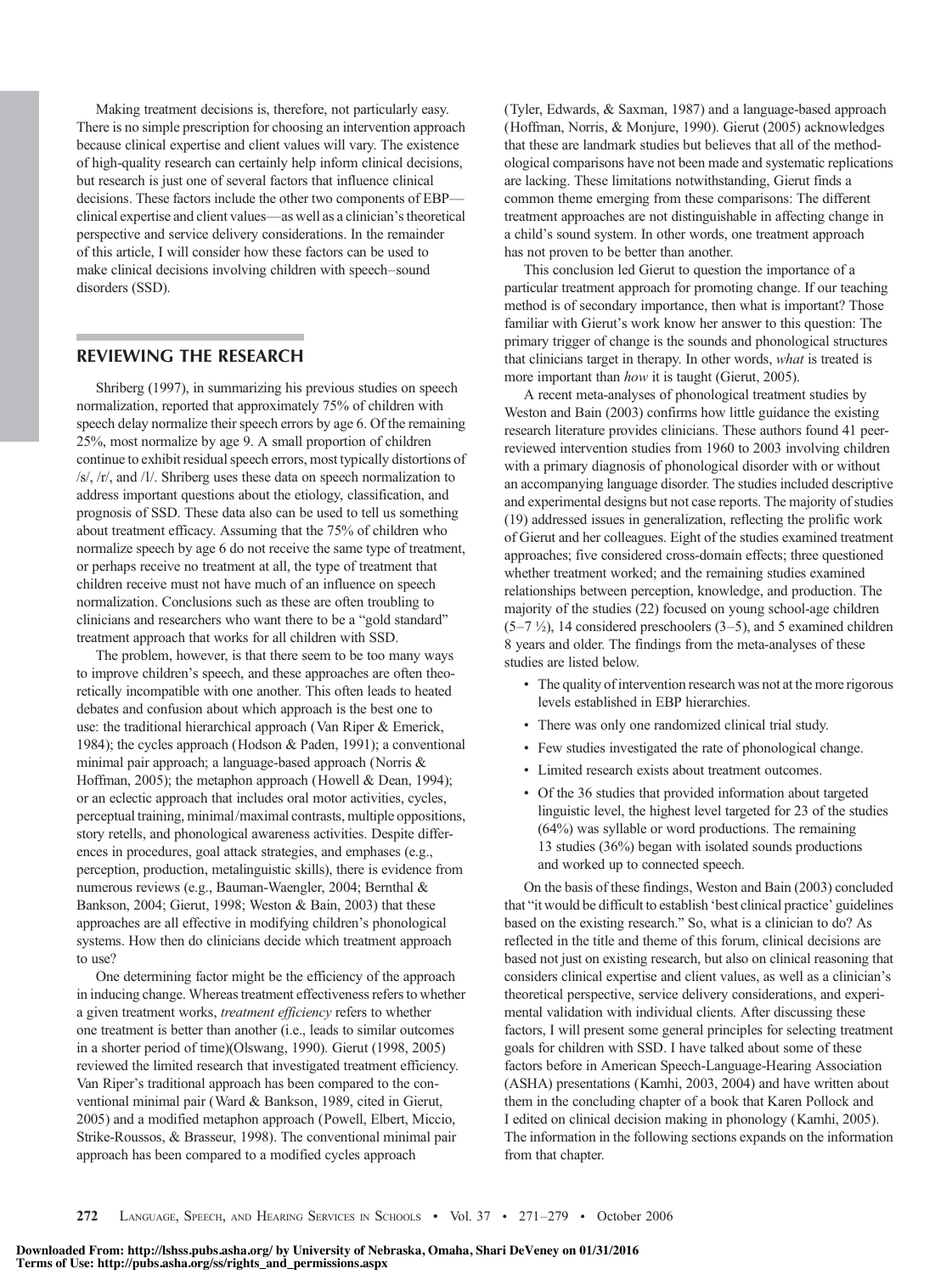### THEORETICAL PERSPECTIVES

If treatment goals are more important than the approach used, as Gierut (2005) suggested, then one of the most important treatment decisions a clinician has to make is deciding which goals to target. Possible treatment targets include oral motor proficiency, phonetic perception, phoneme identification, phonological contrasts, sound/syllable/word productions, intelligibility, phonological awareness, language abilities, and communicative effectiveness. The theoretical perspective that one has about phonological development and treatment has a significant influence on the treatment goals selected and, in some cases, the approach used to target these goals.

A perusal of the phonological treatment literature (e.g., Kamhi & Pollock, 2005) finds that there are five fairly well-defined theoretical perspectives: (a) normative; (b) bottom-up, discrete skill; (c) language-based; (d) broad-based; and (e) complexity-based. These perspectives are each associated with a particular view of goal selection but not necessarily a particular treatment approach. For example, the normative perspective is used primarily to justify the selection and sequence of treatment goals and is agnostic with respect to the approach used to target these goals. Bottom-up, languagebased, and broad-based approaches typically use the normative perspective to determine the sequence of treatment goals. The same treatment approach may also be used to target goals associated with different perspectives. Traditional motor approaches, for example, may be used to target goals associated with the bottom-up, broadbased, and complexity-based perspectives. In the sections below, I briefly discuss and evaluate each of these five perspectives. In light of the evidence suggesting that treatment goals are more important than treatment approaches (Gierut, 2005; Weston & Bain, 2003), the focus will be on the goals associated with each perspective rather than on how these goals may be targeted.

#### The Normative Perspective

The normative perspective refers to how speech develops in typically developing children. There is now compelling evidence that the entry level for speech and language development is words, not sounds, morphemes, or other sublexical units (Velleman & Vihman, 2002). Individual speech sounds do not exist as neatly packaged and sequenced units in either perception (Nittrouer, 2002) or production (e.g., Oller, 1978). Initial lexical representations are holistic in nature and only gradually become more fine grained and segmental in early through middle childhood (e.g., Metsala & Walley, 1998). Vocabulary growth is now believed to be the principal driving force for the lexical restructuring that leads to more segmental ( phonemebased) representations (Walley, Metsala, & Garlock, 2003). On the production side, infants and young children do not produce individual speech sounds. The smallest unit of speech production is the syllable. At around 6–7 months of age, infants begin to produce CV (consonant-vowel) or VC (vowel-consonant) syllables (canonical babble).

If one uses these facts about normal speech development to guide treatment decisions, clinicians would not target any unit smaller than the syllable, and the primary focus of treatment would be on acquiring words. Words with simple syllable structure (CV, VC, CVCV) would obviously be targeted before more complex ones. A phonological assessment would provide information about the specific word contrasts that a child is able to make, and based on this assessment, clinicians would attempt to systematically expand existing word contrasts (e.g., Ingram & Ingram, 2001; Williams, 2005). Because vocabulary is thought to be primarily responsible for the development of phoneme-based representations, therapy activities that focus attention on identifying speech segments may have little benefit.

Although individual sounds may not exist in neatly packaged units, there has been considerable interest in the age at which children are able to produce each of the phonemes correctly in their language. Vihman (2004) summarized the major cross-sectional studies of speech–sound production in her chapter on later phonological development. Despite the variations in age of acquisition and mastery across these studies, there is consistency in the general sequence of sound acquisition: nasals, stops, and glides are acquired early; fricatives, affricates, and consonants clusters are acquired later (Vihman, 2004). The normal sequence of sound acquisition is used by many clinicians to determine the order in which sounds should be targeted. The age appropriateness of phonological processes/patterns is also often used by clinicians to determine which processes/patterns to target in treatment.

Another aspect of normal development that can have an impact on treatment decisions is the developmental relationship between speech perception and speech production. It is generally believed that speech perception and production develop independently of one another early in development (e.g., Locke, 1995). Anatomical and physiological characteristics of the vocal mechanisms determine the speech sounds that young infants produce, and the sounds and syllable structures that young infants produce are not tied to their perceptual abilities or what they hear in the ambient language (Locke, 1995). Even when the two systems begin to converge in the second year of life, the motoric information necessary to produce words is different than the information necessary to recognize words (Locke, 1995). There is thus no convincing developmental data that would suggest that targeting phonetic perception or discrimination will have a direct impact on speech production. Any improvements in speech production as a result of improving phonetic discrimination will be artifactual—the result, for example, of increased attention to speech.

Evaluation of the normative perspective. There are a number of problems with the normative perspective. The most obvious one is that children with speech delays are not developing normally, so it may not always be appropriate to base clinical decisions on how typically developing children learn to talk. For example, even though there is no normative stage of speech development in which isolated sounds are produced, children who are having difficulty producing individual speech sounds often seem to benefit from producing sounds in isolation. With respect to goal selection, most clinical phonologists agree that the normal sequence of sound acquisition is just one of several factors that need to be considered (cf. Kamhi & Pollock, 2005). Other factors that should be considered are the pervasiveness and consistency of the speech error, the effect the sound has on speech intelligibility, the effect the sound has on morphosyntax, stimulability, and the sound's complexity. There is considerable debate among clinical phonologists about the relative importance of each of these factors in determining which sounds to target (Kamhi & Pollock, 2005).

The normative perspective on phoneme awareness is also problematic. Although the normative data indicate that the majority of preschool children have limited explicit knowledge of phonemes (e.g., Morais, Bertelson, Cary, & Alegria, 1986), this does not mean that cognitively intact children with speech delays cannot benefit from activities that target explicit sound awareness. Such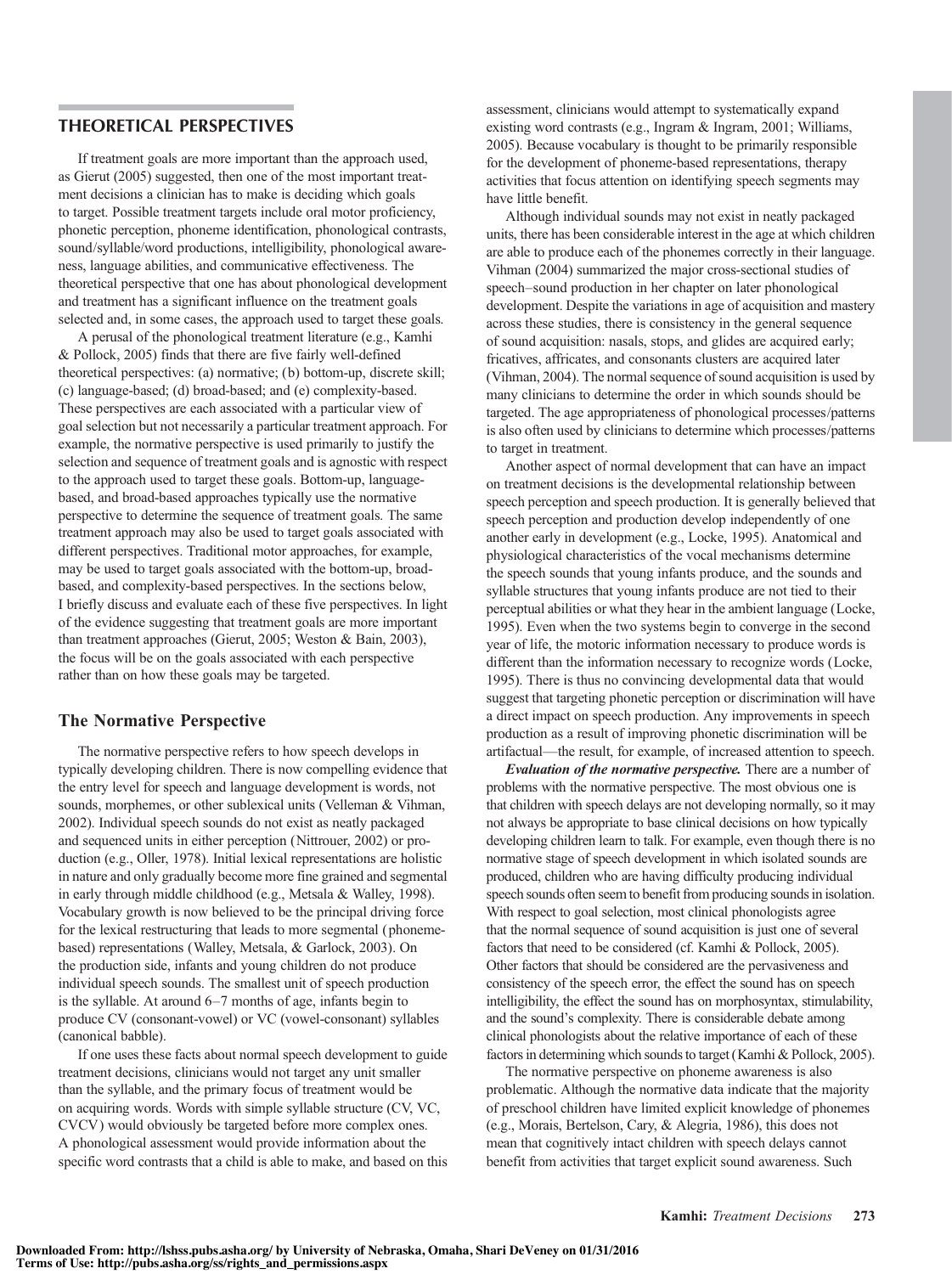activities might actually lead to more fine-grained lexical representations that may in turn lead to improved speech productions (Howell & Dean, 1994). In fact, there are recent studies that show the benefits of phoneme awareness training for 3- and 4-year-old children with moderate-severe speech delays (Gillon, 2005).

Another problem with the normative perspective concerns the autonomy of the speech production and perceptual systems. Even though the two systems develop independently of one another, improving one system might have direct or indirect effects on the other. For example, on the perceptual side, more fine-grained lexical representations might lead to increased awareness of the specific sounds that are misarticulated. In addition, improved attention and listening abilities might translate to enhanced attention to the speech production process. On the production side, the ability to produce a word accurately might lead to a more accurate lexical representation.

The final problem with the normative perspective is that there is more than one view of normal development. I have presented a view of normal speech development that is supported not only by research, but also by first-hand observations of typical and atypical children's speech development. What I view as an unequivocal fact, however, may be viewed by someone else as an unproven speculation or just plain wrong.

#### Bottom-Up, Discrete Skill Approaches

There are two bottom-up, discrete skill treatment approaches—one that starts with oral motor movements and another that begins with isolated sound productions (i.e., the traditional Van Riper approach).

The oral motor approach. Clinicians who use oral motor exercises as part of their treatment protocol believe that practicing nonspeech oral movements will increase coordination and strengthen the musculature involved in speech production. The use of oral motor exercises is based on the assumption that poor oral motor control and/or strength contributes to poor articulation and that the complex motor coordination required for speech can be facilitated by breaking down this complex behavior into smaller units (Forrest, 2002). Common oral motor activities include brushing the tip and sides of the tongue to increase tactile awareness, having the child hold a tongue depressor between the teeth while speaking to help stabilize the jaw, and having the child say phrases like "giddy-up" to increase awareness of lateral tongue muscles (e.g., Marshalla, 1996).

Evaluation of the oral motor approach. Despite the widespread use of oral motor activities to remediate speech delays (e.g., Lof & Watson, 2005), concerns have been raised about the assumptions that underlie these activities and the lack of evidence supporting their use (e.g., Clark, 2003; Forrest, 2002; Tyler, 2005). Although differentiated movement of the oral structures (e.g., tongue, lip, jaw) is necessary for normal speech production, tongue strength, speed, and awareness of motor movements have little impact on early speech production (e.g., Green, Moore, Higashikawa, & Steeve, 2000). There is also no evidence that nonspeech movements have any relationship with speech. Researchers have shown that the coordinative lip and jaw movements involved even in early speech are distinct from nonspeech behaviors such as chewing (e.g., Ruark & Moore, 1997).

The greatest concern with the use of oral motor exercises, however, is the lack of data showing that they are effective in improving speech production skills (e.g., Clark, 2003; Forrest, 2002). Although there are numerous anecdotal reports attesting to the benefits of oral motor exercises, there are no well-controlled studies. Moreover, many of

the anecdotal reports have methodological confounds because oral motor exercises are often used with some other type of treatment, thus making it impossible to determine the source of the gains (Tyler, 2005). The few studies that have examined the benefits of oral motor exercises (e.g., Roehrig, Suiter, & Pierce, 2004) found that adding them to traditional articulation therapy does not result in better treatment outcomes.

The traditional motor approach. The traditional motor approach advocates targeting speech sounds individually, one after another, in a series of phases. The phases in what is often called the traditional motor approach (Van Riper & Emerick, 1984) begin with discrimination training followed by production of the sound in isolation, nonsense syllables, words, structured phrases, sentences, and spontaneous speech. This approach uses a vertical goal attack strategy in which high criterion levels (e.g., 85% correct production) must be reached before moving to the next phase.

Evaluation of the traditional motor approach. In their evaluation of the traditional motor approach, Bernthal and Bankson (2004) noted that it "has stood the test of time because it has 'worked' for many clinicians, with many clients" ( p. 307). As noted previously, however, few studies have compared the efficiency of this approach to other approaches (Gierut, 1998, 2005). Questions have also been raised about including discrimination training as part of the treatment process and the appropriateness of the approach for children with multiple speech errors (Bernthal & Bankson, 2004). The use of a vertical goal attack strategy makes the approach a poor choice for children who have concomitant language and communication deficiencies because these deficiencies will not be targeted until the child is able to accurately discriminate and produce individual error sounds. I vividly recall the frustration I had working on discrimination training with a client for an entire semester in the mid-1970s. I wanted to work directly on speech and language but could not because the client never reached the criterion level on the discrimination tasks. Despite problems such as these, the traditional approach is still used by many clinicians for a wide variety of clients, including those with multiple errors and moderate-severe speech delays.

#### Language-Based Approaches

The use of a language-based approach requires a theoretical perspective that emphasizes the interactive, interdependent nature of speech and language. This is the perspective embraced by Norris and Hoffman (2005). In this perspective, phonology is viewed as an integral and inseparable part of the language constellation, which makes targeting phonological form without meaning and function "a useless shell" according to Norris and Hoffman. In their view, phonology is only useful when it is integrated with language. Consistent with this theoretical perspective, Norris and Hoffman use illustrated story books as their principal therapy context. Stories provide an unchanging context that can be talked about from different perspectives and different levels of language. The focus in therapy could change from attention to sound discrimination to sound production, prosody, phonological awareness, vocabulary, syntax, or story plot. Norris and Hoffman provide more frequent production cues for children with motor speech disorders such as developmental apraxia, but retelling stories is still the major focus of treatment.

In the strong version of this approach (Camarata, 1993), language and communication goals are the sole targets of intervention; speech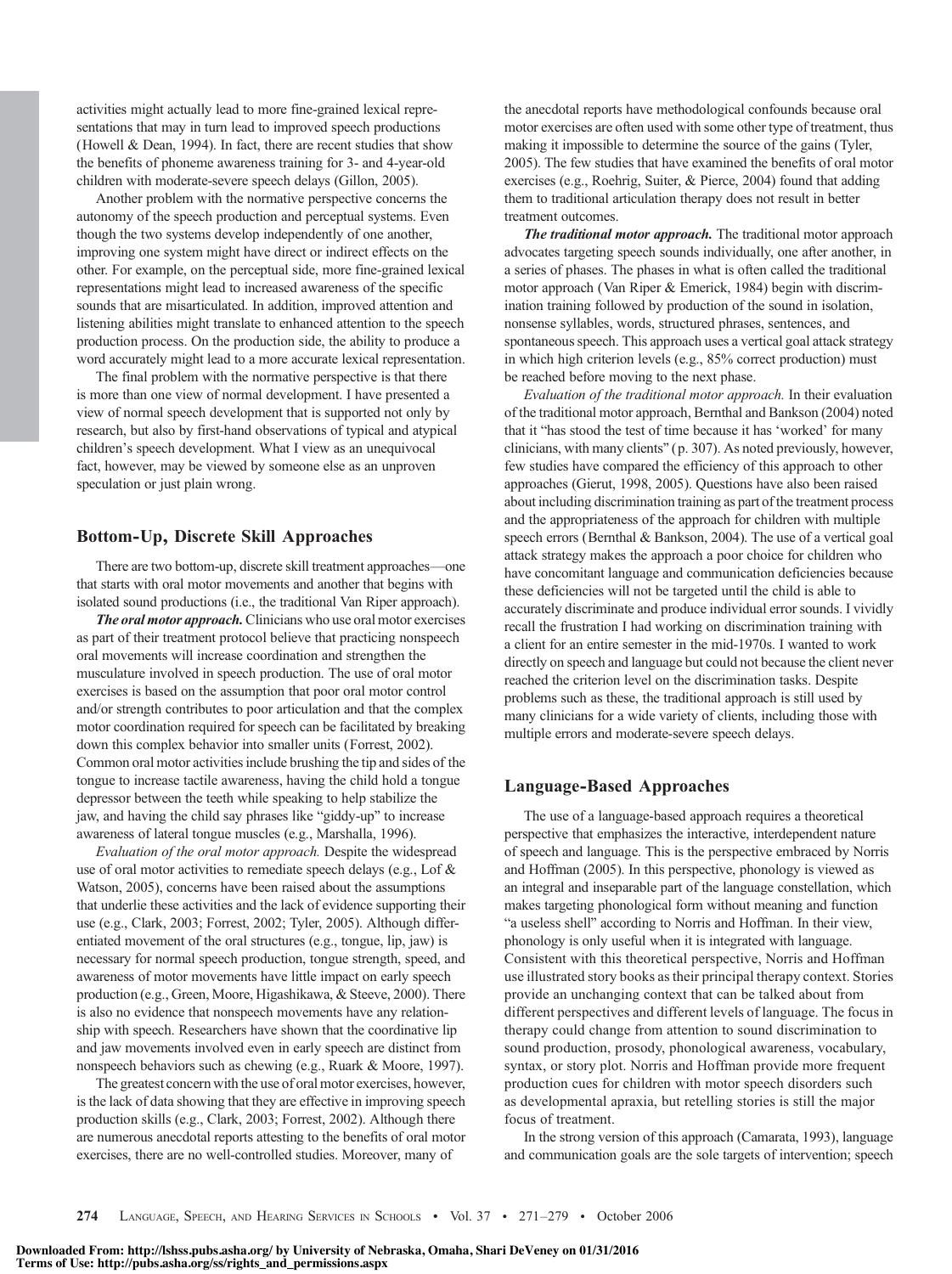is not targeted directly. In a small study involving 2 preschool children, Camarata found that recasting speech errors was sufficient for speech to normalize.

Evaluation of language-based approaches. The use of languagebased approaches, particularly Camarata's (1993), requires a lot of faith that children's speech will improve without any direct instruction or speech practice. It is difficult to envision this approach being effective with severely delayed children or school-age children who have distortion or residual errors (e.g., /s/, /l/, /r/). In support of this point, several studies (e.g., Fey et al., 1994; Tyler & Sandoval, 1994) have found that direct treatment of speech errors is necessary for children with more severe speech delays. The evidence in support of language-based approaches is not compelling, even for children with mild errors. The studies often cited to support the use of a language-based approach involved a set of twins (Hoffman et al., 1990) and 2 preschool children (Camarata, 1993). The one study that has shown some cross-domain generalization between language and phonology focused on finite morphemes (Tyler, Lewis, Haskill, & Tolbert, 2002). The lack of evidence in support of language-based approaches suggests that they are probably best used in conjunction with an approach that targets speech production directly.

### Broad-Based Approaches: Cycles Training

Many clinicians are not wedded to a particular theoretical orientation, or they indicate that they are eclectic and use whatever works. These clinicians are likely to embrace a broad-based approach to improve speech. A broad-based approach would target everything from oral motor movements to conversational discourse and would involve different goal attack strategies depending on the child's developing phonological system. Clinicians who use a variety of techniques, strategies, and approaches are likely to embrace the principles of EBP because they adapt their treatment approach to the needs of individual clients and will change their approach if it is not working.

Hodson and Paden's (1991) cycles training is probably the bestknown broad-based approach. Cycles training combines elements of traditional speech therapy (motor placement) with a perceptual component, an efficient goal attack strategy (cycling), and phonological assessment. Target selection is based on the normative perspective. The underlying premise of using cycles is that phonological acquisition is gradual. In direct contrast to the traditional approach, there is no predetermined criterion for phoneme mastery or phonological process production within each cycle. Cycles training is designed for children with severe speech delays who are highly unintelligible. More recent versions of the approach (e.g., Hodson, 1997) include metaphonological activities because of the close link between phonological disorders and later literacy problems (e.g., Larivee & Catts, 1999).

Evaluation of the cycles approach. The cycles approach is one of the most widely known treatment approaches for children with speech delays (Lof & Watson, 2005). Although many clinicians can attest to its effectiveness, the studies in support of its effectiveness are largely case reports (e.g., Hodson, 1997). As with other treatment approaches, there is no evidence showing that the cycles approach is more efficient than other approaches (Gierut, 2005; Weston & Bain, 2003). As noted above, the appeal of the cycles approach is that it is broad-based, combining an efficient goal attack strategy with

traditional speech therapy and metaphonological activities. Even if it is proven not to be as efficient as other treatment approaches, it appears to be an effective approach for children with moderatesevere speech delays.

### The Complexity Approach

The basic principle of this approach is that more complex linguistic input promotes the greatest change in a child's overall sound system (Gierut, 2001, 2005). The effects of a complex treatment target have been shown to have a positive impact not only on the treated sound in untreated contexts, but also on untreated sounds. Changes in untreated sounds include within-class generalization (e.g., treat a fricative, learn other fricatives) as well as across-class generalization (e.g., treat a liquid, learn untreated nasals). Gierut and her colleagues have provided considerable research support for the complexitybased perspective. For reviews of this research, see Gierut (1998, 2001, 2005). Indeed, there have been more research studies investigating this perspective than almost all of the other approaches combined (Weston & Bain, 2003). Despite the research support in favor of complexity-based goal selection, however, practicing clinicians rarely select goals based on complexity principles (Weston, 2004). The evaluation of this approach is presented in the next section on treatment efficiency.

# TREATMENT EFFICIENCY

Treatment that has efficiency as a guiding principle promises the quickest path to speech normalization. The most efficient treatments are those that get something for free. Gierut's complexity approach is efficient because targeting difficult sounds (e.g., /v/) leads to better generalization of untreated sounds than does targeting easier sounds such as /f/ (cf. Miccio & Ingrisano, 2000). Focusing on conversation or narratives (Camarata, 1993; Hoffman & Norris, 2002) and getting accurate speech production for free would be the most efficient approach.

As with the other theoretical perspectives, one based on efficiency is not without some concerns. One of the problems often raised about efficiency is that quicker may not always be better. For example, one can imagine that the traditional motor approach might work well in getting children to produce sounds accurately in isolation, in syllables, or even in words, but this approach usually will not be very efficient in improving overall intelligibility and general communicative effectiveness. Language and communication-based approaches have the potential to be very efficient if children are able to increase the accuracy of their sound and word productions in conversational and narrative language contexts. The multiple opposition approach advocated by Williams (2005) also has the potential to be highly efficient with its emphasis on phonetic as well as phonemic learning in meaningful communicative contexts.

The approach that is arguably the most motivated by efficiency is Gierut's complexity approach. There would be no reason to consider targeting more complex sounds before simpler ones if efficiency was not the primary goal. The underlying motivation of Gierut's research program has been to determine the linguistic targets that will promote the greatest change in a child's overall sound system. Gierut's interest in systemwide changes means that she is not as concerned with how long it takes to acquire a particular sound; of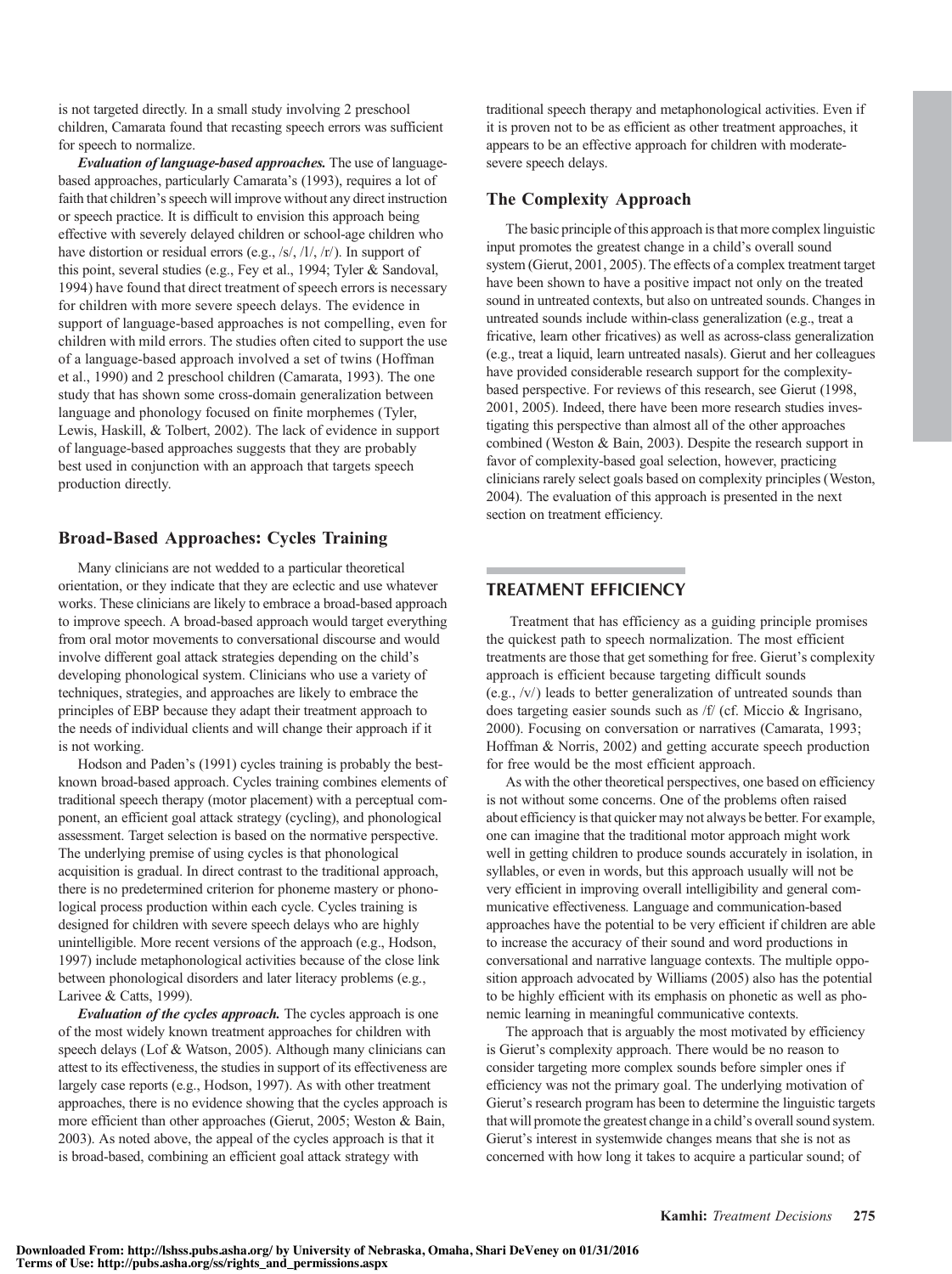more importance is whether a treated sound will generalize to untreated contexts and untreated sounds. In some cases, the actual sounds targeted (e.g., /v/) might have little immediate impact on language or communication. Words that contain /v/ are not particularly prevalent in English (e.g., vat, van, vacuum, vet). Overall, however, the majority of complex targets do not have this problem. In a series of studies, Gierut showed that targeting affricates improves fricatives, targeting clusters improves singletons, targeting fricatives improves stops, targeting nonstimulable sounds improves stimulable sounds, and targeting voiced stops improves voiceless stops (see Table 17.1 in Gierut, 2005, for the complete list). Targeting more complex linguistic targets thus does appear to promote significant changes in a child's overall sound system. The trade-off, however, is that frequently used sounds (e.g., /f/ vs. /v/, stops vs. fricatives) may take longer to acquire than if they were targeted directly. It is also not clear how readily systemwide changes at the word level generalize to conversational and other communicative contexts.

It should be apparent that target outcomes are a critical factor in comparing the efficiency of different treatment approaches. If the goal is to produce individual sounds accurately, then traditional motor approaches would probably be the most efficient. If the goal is intelligible word productions, then a maximal pair approach (Gierut, 2005) or Williams' (2005) multiple opposition approach would probably be the most efficient. If effective communication is the goal, then approaches that target larger discourse units like conversation or stories might be more efficient for some children. Hopefully, future research will fill in the large gaps that exist in comparative studies of treatment efficiency.

#### SERVICE DELIVERY FACTORS

The nature of the treatment approach and the goals targeted are not the only factors that affect treatment efficiency. A case can be made that service delivery factors may play a more important role in how quickly a child normalizes speech than the approach used and the targets selected. Service delivery factors include the setting in which treatment is provided (i.e., clinic, classroom, home), the participants (i.e., individual, group, family-based), and the schedule of treatment. The level of family support and involvement can also play an important role in treatment progress. Data from the National Outcomes Measurement System (NOMS) has shown that the proportion of children making significant gains in speech is more than doubled when the children participate in a structured home program (ASHA, 2002). In fact, just having the parent present in the therapy room might affect treatment outcome. A recent client in our summer speech clinic would not participate in any therapy activities until his mother and younger brother joined the session. Unfortunately, the clinicians spent the first 6 weeks of the summer trying to get the child to respond to therapy activities.

Schedule of treatment is a factor that historically has received little attention. NOMS data have shown that more treatment time, especially in individual sessions, resulted in more functional gains. It is common, however, in many clinics for preschool children with speech delays to be scheduled for weekly 30–60-min sessions. One hour of speech therapy with a 3- or 4-year-old will challenge the most experienced clinician. Tyler (2005) recommends scheduling individual sessions twice a week for 45 min to 1 hr. After 6–8 months, if marked changes are made in the child's system, Tyler suggests

decreasing the frequency to once a week, especially if there is an accompanying home program. Another possibility is to provide children with intensive therapy blocks. There is evidence with language and literacy training that intensive therapy 5 days a week for 2–4 weeks may be the most efficient model of treatment (e.g., National Reading Panel, 2000). Although it is difficult to provide intensive treatment blocks during the school year, summers provide an excellent opportunity for intensive treatment programs.

### CLIENT VALUES

As indicated at the beginning of this article, EBP is influenced not just by research, but also by client values and clinical expertise. Client values encompass the client's unique characteristics and circumstances. This includes the various causal correlates that can impact speech, such as family history, hearing, speech production, language, cognitive abilities, and psychosocial traits (e.g., Shriberg & Kwiatkowski, 1994), as well as the (a) nature and severity of the speech delay; ( b) age of child; (c) success of previous therapy; and (d) child's motivation, attention, and effort. Kwiatkowski and Shriberg's (1998) capability-focus framework provides a way to use some of these factors to make treatment decisions. Capability refers to the child's current phonological abilities and risk factors (mechanism, cognitive-linguistic, and psychosocial). Focus refers to the amount of motivational support a child needs to persist at a difficult task. In retrospective and prospective studies, Kwiatkowski and Shriberg (1993, 1998) found that pretreatment capability is the best predictor of normalization rate, but lack of focus is associated with minimal progress even in children with high capability scores. These findings suggest that clinicians may need to think of innovative or unconventional ways to motivate children with low focus.

Another aspect of client values to consider is the attitudes and beliefs about treatment that parents and families may have. Consider, for example, the 2-year-old child with a moderate speech delay without concomitant language problems. The level of concern a parent has about the speech delay will play an important role in whether or not the child receives services. Unconcerned parents will probably not even take their child to be evaluated. In contrast, a concerned parent will not only have the child evaluated, but may insist that the child receive services even if the clinician recommends against treatment at this time. The important point here is that it may not be the nature or extent of the speech delay that determines whether services are provided, but rather the level of parent concern and persistence in finding a professional to provide services.

# CLINICIAN FACTORS

Clinician experience and expertise is the third factor that impacts EBP. Clinical experience is, of course, not always a good measure of clinical expertise because clinical expertise is based on knowledge as well as experience. Clinical expertise also is often influenced by attitudinal factors such as enthusiasm and belief in the effectiveness of a treatment approach (e.g., Kamhi, 1994). In the deaf education literature, for example, Gee (1992) found that any method, no matter how unintelligent it was, worked if the teachers believed in it and the parents supported it at home. On the basis of these findings,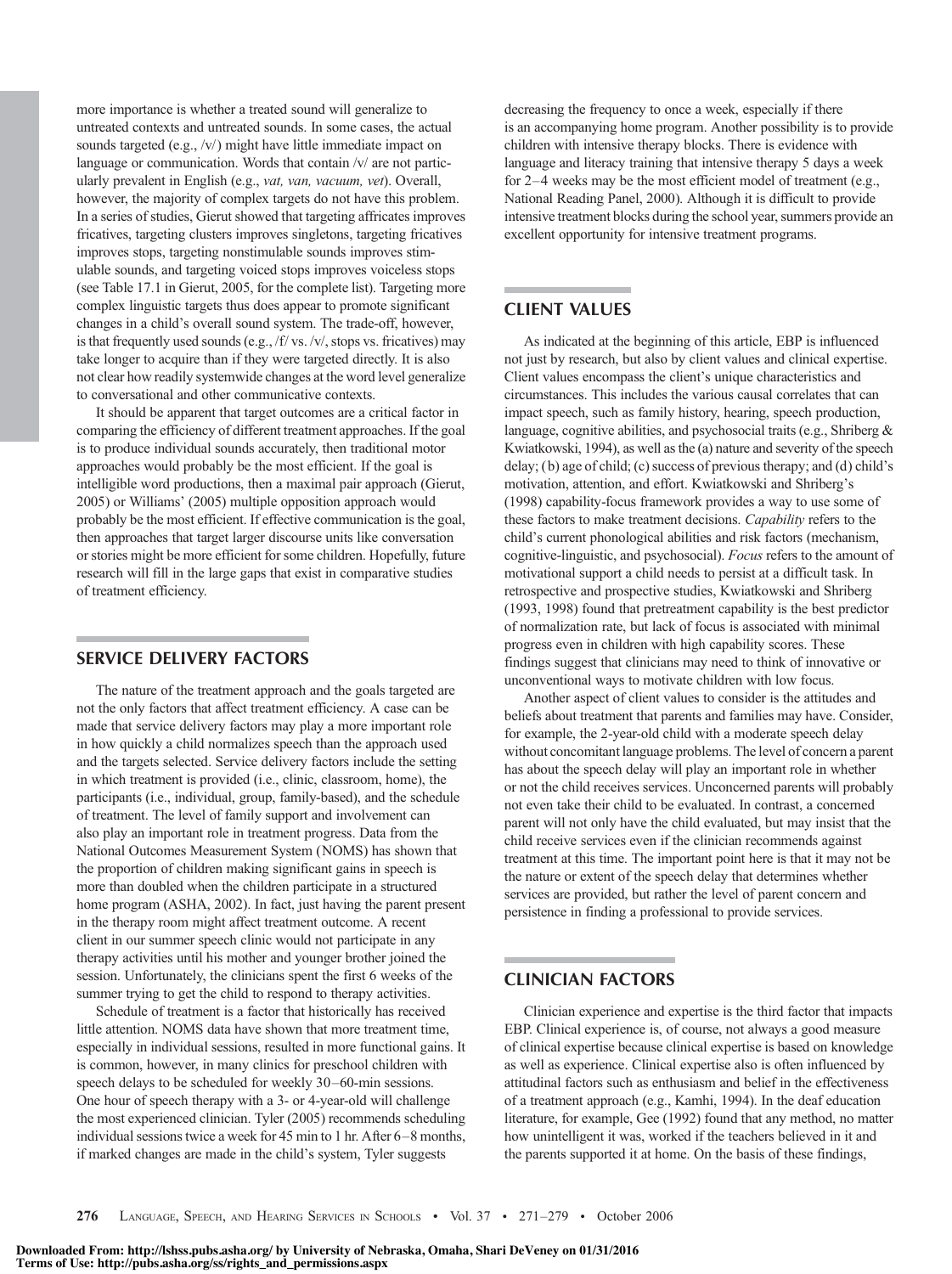Gee concluded that enthusiasm, belief, advocacy, and parent support were more important than specific teaching methods.

Another example is Chall's almost 40-year-old study of the effectiveness of different reading programs (Chall, 1967). The success of a program, Chall found, was due less to its nature than to its newness in schools. Innovators tended to be believers. They involved parents, confronted difficulties, and did so regardless of the particular philosophy of the program. The atmosphere of the classroom excitement or boredom—and student interest were not related to the content of the stories or the emphasis on phonics rules. Instead, student involvement depended on the momentum, support, and expectations that were created by the classroom teacher. A key variable was the teacher's ability to stay tuned to the delicate interval between ease and difficulty and to stay within this interval for different students. Chall referred to this variable as pace. Good teachers were able to stay within this interval; poor teachers were not.

Clinical expertise does not seem to be associated with a particular theoretical perspective. Stanovich (2000) found that most teachers do not embrace a particular theoretical orientation; instead, they are "committed pragmatists who single-mindedly pursue what works" ( p. 416). Like teachers, clinicians also tend to use an approach because it works (Kamhi, 1994). This finding troubled me initially because I naively thought that clinicians would say that they used an approach because there was empirical support for it or it was consistent with their theoretical view of language development or learning ( Kamhi, 1999). There is a body of literature, however, that supports the "what works" teaching epistemology. The most important determinant of teacher attitudes toward change is not prior attitudes or beliefs as was commonly thought, but whether new practices led to demonstrable gains in student achievement (Gersten & Brengelman, 1996). Attitudes changed dramatically when teachers saw changes in their students' learning abilities. This finding makes a lot of sense: Teachers and clinicians should be most influenced by the changes that occur in their student and client behaviors. This is why teachers and clinicians are not averse to using different instructional approaches. They are more concerned with changes in children's learning than in the theoretical nature of the instructional approach.

# MAKING CLINICAL DECISIONS

A central tenet of EBP is that rigorous scientific studies should have much more influence on clinical practices than the beliefs and opinions of authorities (Dollaghan, 2004). But, as Dollaghan goes on to say, if there is no strong empirical evidence on a clinical question, the opinions of experts are among the sources of information to be integrated with our clinical expertise, values, and clients' preferences to make a clinical decision. Unfortunately, according to Weston and Bain (2003), of the 41 phonological treatment studies that were conducted between 1960 and 2003, only one would qualify as rigorous. Our treatment decisions thus will be influenced by the opinions of experts, clinical expertise, values, and client preferences, as noted by Dollaghan. These decisions also will be influenced, however, by the "what works" teaching epistemology that most clinicians embrace.

As discussed in the previous section, behavioral change is a central component of the "what works" teaching epistemology. Not coincidentally, the use of behavioral change to validate clinical decisions is also consistent with a central tenet of EBP: The strongest evidence for a clinical decision is experimental validation with an individual client (Ylvisaker, 2004). The key question is how behavioral change is experimentally validated. Ylvisaker, as noted at the beginning of this article, suggested that experimental validation could come in the form of trial therapy, diagnostic teaching, or dynamic assessment. Ann Tyler (personal communication, January 11, 2006) suggested that it would be important to show that the treatment provided, not some other variable, was primarily responsible for the behavioral change. A particular benefit of experimental validation is that it allows for differences in the goals targeted and the approach used to target these goals. With these points in mind, I offer some thoughts on goal selection.

# PRINCIPLES OF GOAL SELECTION

Like most of us, I think it is useful to distinguish between shortand long-term goals. The long-term goals for children with SSD are speech normalization and effective communication. I would not imagine there would be much debate about these goals, yet they will rarely appear in clinical reports, probably because they seem too obvious. It is easy, however, to lose sight of these long-term goals as one targets the various short-term goals that need immediate attention. A central principle of goal selection for me is thus: "Keep the longterm goal in mind." One way to do this is to make the long-term goal a short-term goal as well.

Consider the case of a preschool child with a severe phonological disorder. Such a child needs to be taught ways to communicate intentions and meanings with his or her limited phonological abilities. A short-term goal would be to develop a core lexicon that could be used in short phrases. The core lexicon could then be incorporated into stories and thematic activities. Clinicians may have to write their own stories in order to use the core lexicon. Children's books can also be used, but the vocabulary may need to be modified. In conjunction with these short-term goals, clinicians should also work toward the long-term goal of speech normalization by targeting error patterns and specific sounds that have a major impact on intelligibility and communication. Specific sounds and phonotactic structures should be targeted at different levels of language and in varying communicative contexts. Literacy activities that facilitate print and sound awareness should also be integrated with these communication and speech normalization goals. These goals can be achieved by using one of the systematic approaches to goal selection such as cycles training (Hodson & Paden, 1991), the multiple opposition approach (Williams, 2005), the complexity approach (Gierut, 2001, 2005), or combinations of these and other approaches. The particular approach used will necessarily vary according to clinical experience, client values, service delivery factors, and experimental validation with individual clients.

### **CONCLUSION**

Making good clinical decisions is not easy. The existence of highquality research can certainly help inform clinical decisions, but research is just one of several factors that influence clinical decisions. Additional factors are the two other components of EBP—client values and clinical expertise—as well as a clinician's theoretical perspective, service delivery considerations, the opinion of experts, and experimental validation with individual clients. In this article,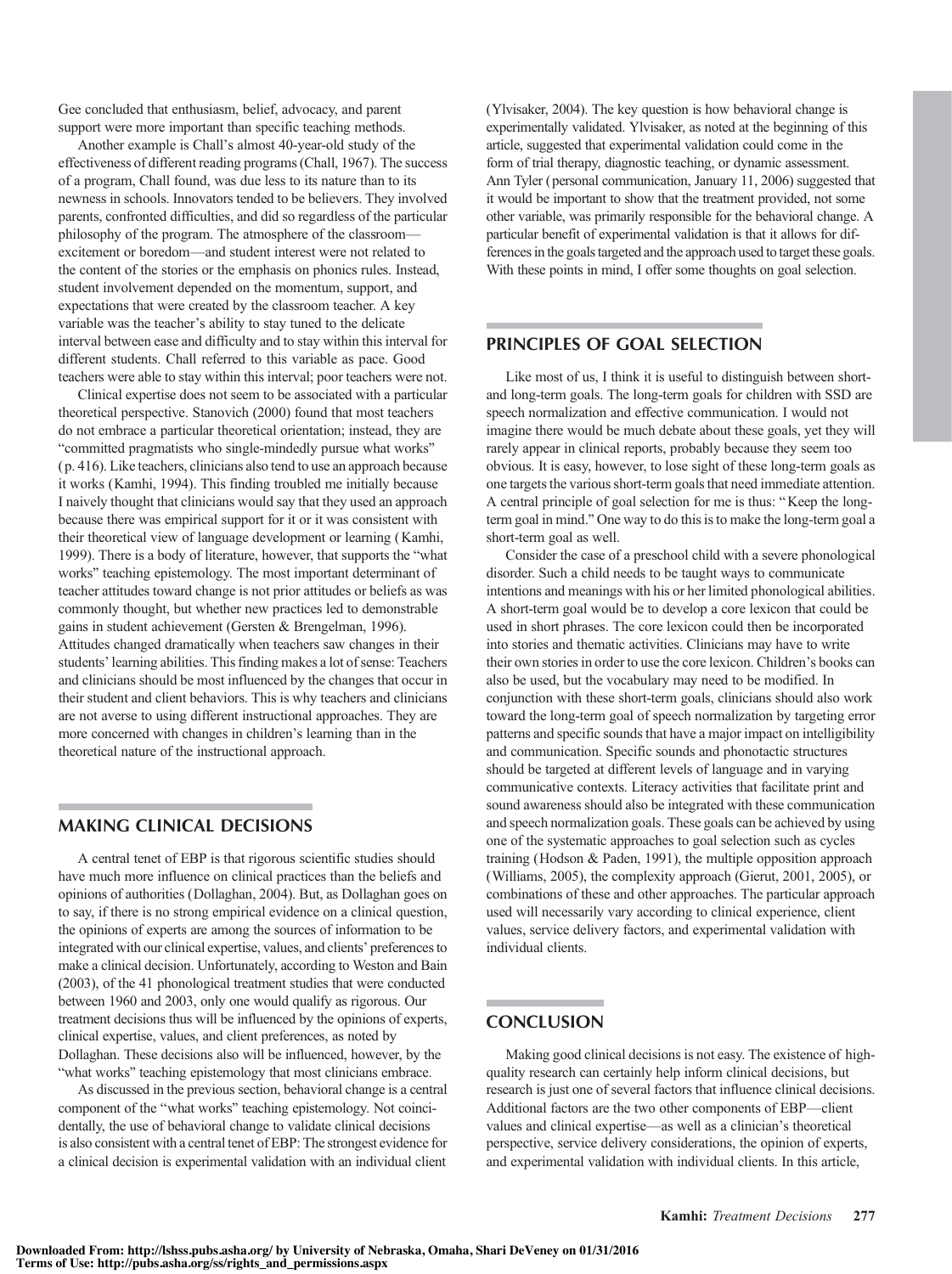I considered how each of these factors impacts the decisions that clinicians make to treat children with SSD. The underlying theme of the article has been that treatment decisions should be influenced the most by the changes that occur in client behaviors and that these changes should be empirically validated by demonstrating that the treatment provided, not some other variable, was responsible for the behavioral change.

#### **REFERENCES**

- American Speech-Language-Hearing Association. (2002). National outcome measurement system. Retrieved September, 2002, from http:// professional.asha.org/resources/NOMS/treatment\_outcomes.cfm
- Bauman-Waengler, J. (2004). Articulatory and phonological impairments: A clinical focus (2nd ed.). Boston: Allyn & Bacon.
- Bernthal, J., & Bankson, N. (2004). Articulation and phonological disorders (5th ed.). Boston: Allyn & Bacon.
- Camarata, S. (1993). The application of naturalistic conversation training to speech production in children with specific disabilities. Journal of Applied Behavioral Analysis, 26, 173–182.
- Chall, J. (1967). Learning to read: The great debate. New York: McGraw-Hill.
- Clark, H. (2003). Neuromuscular treatments for speech and swallowing: A tutorial. American Journal of Speech-Language Pathology, 12, 400–415.
- Dollaghan, C. (2004, April 13). Evidence-based practice myths and realities. The ASHA Leader, p. 12.
- Fey, M., Cleave, P., Ravida, A., Long, S., Dejmal, A., & Easton, E. (1994). Effects of grammar facilitation on phonological performance of children with speech and language impairments. Journal of Speech and Hearing Research, 37, 594–607.
- Forrest, K. (2002). Are oral motor exercises useful in the treatment of phonological/articulatory disorders? Seminars in Speech and Language, 23, 15–25.
- Gee, J. (1992). The social mind: Language, ideology, and social practice. New York: Bergin & Garvey.
- Gersten, R., & Brengelman, S. (1996). The quest to translate research into classroom practice. Remedial and Special Education, 17, 67–74.
- Gierut, J. (1998). The conditions and course of clinically induced phonological change. Journal of Speech and Hearing Research, 35, 1049–1063.
- Gierut, J. (2001). Complexity in phonological treatment: Clinical factors. Language, Speech, and Hearing Services in Schools, 32, 229–241.
- Gierut, J. (2005). Phonological intervention: The how or the what? In A. Kamhi & K. Pollock (Eds.), Phonological disorders in children: Clinical decision making in assessment and intervention (pp. 201–210). Baltimore: Brookes.
- Gillon, G. (2005). Facilitating phoneme awareness development in 3- and 4-year-old children with speech impairment. Language, Speech, and Hearing Services in Schools, 36, 308–324.
- Green, J., Moore, M., Higashikawa, M., & Steeve, R. (2000). The physiologic development of speech motor control: Lip and jaw coordination. Journal of Speech, Language, and Hearing Research, 43, 239–256.
- Haynes, R., Deveraux, P., & Guyatt, G. (2002). Clinical expertise in the era of evidence-based medicine and patient choice. ACP Journal Club, 136, 1–7.
- Hodson, B. (1997). Disordered phonologies: What have we learned about assessment and treatment? In B. Hodson & M. L. Edwards ( Eds.), Perspectives in applied phonology ( pp. 197–224). Gaithersburg, MD: Aspen.
- Hodson, B., & Paden, E. (1991). Targeting intelligible speech: A phonological approach to remediation (2nd ed.). Austin, TX: Pro-Ed.
- Hoffman, P., & Norris, J. (2002). Phonological assessment as an integral part of language assessment. American Journal of Speech-Language Pathology, 11, 230–246.
- Hoffman, P., Norris, J., & Monjure, J. (1990). Comparison of process targeting and whole language treatments for phonologically delayed preschool children. Language, Speech, and Hearing Services in Schools, 21, 102–109.
- Howell, J., & Dean, E. (1994). Treating phonological disorders in children. Metaphon: Theory to practice (2nd ed.). London: Whurr.
- Ingram, D., & Ingram, K. (2001). A whole-word approach to phonological analysis and intervention. Language, Speech, and Hearing Services in Schools, 32, 271–283.
- Kamhi, A. (1994). Toward a theory of clinical expertise in speech-language pathology. Language, Speech, and Hearing Services in Schools, 25, 115–119.
- Kamhi, A. (1999). To use or not to use: Factors that influence the selection of new treatment approaches. Language, Speech, and Hearing Services in Schools, 30, 92–98.
- Kamhi, A. (2003, November). How to decide which speech treatment approach to use. Mini-seminar presented at the Annual Convention of the American Speech-Language-Hearing Association, Chicago.
- Kamhi, A. (2004). A meme's eye view of speech-language pathology. Language, Speech, and Hearing Services in Schools, 35, 105–111.
- Kamhi, A. (2005). Summary, reflections, and future directions. In A. Kamhi & K. Pollock ( Eds.), Phonological disorders in children: Clinical decision making in assessment and intervention (pp. 211–228). Baltimore: Brookes.
- Kamhi, A., & Pollock, K. (Eds.). (2005). Phonological disorders in children: Clinical decision making in assessment and intervention. Baltimore: Brookes.
- Kwiatkowski, J., & Shriberg, L. (1993). Speech normalization in developmental phonological disorders: A retrospective study of capability-focus theory. Language, Speech, and Hearing Services in Schools, 24, 10–18.
- Kwiatkowski, J., & Shriberg, L. (1998). The capability-focus treatment framework for child speech disorders. American Journal of Speech-Language Pathology, 7, 27–38.
- Larivee, L., & Catts, H. (1999). Early reading achievement in children with expressive phonological disorders. American Journal of Speech-Language Pathology, 8, 118–128.
- Locke, J. (1995). The child's path to spoken language. Cambridge, MA: Harvard University Press.
- Lof, G., & Watson, M. (2005). Survey of universities' teaching: Oral motor exercises and other procedures. Poster presented at the Annual Convention of the American Speech-Language-Hearing Association, San Diego, CA.
- Marshalla, P. (1996). Oral motor techniques in articulation therapy. Temecula, CA: Speech Dynamics.
- Metsala, J., & Walley, A. (1998). Spoken vocabulary growth and the segmental restructuring of lexical representation: Precursors to phonemic awareness and early reading ability. In J. Metsala & L. Ehri ( Eds.), Word recognition in beginning literacy (pp. 89–122). Mahwah, NJ: Erlbaum.
- Miccio, A. W., & Ingrisano, D. (2000). The acquisition of fricatives and affricates: Evidence from a disordered phonological system. American Journal of Speech-Language Pathology, 9, 214–229.
- Morais, J., Bertelson, P., Cary, L., & Alegria, J. (1986). Literacy training and speech segmentation. Cognition, 23, 45–64.
- National Reading Panel. (2000). Teaching children to read: An evidencebased assessment of the scientific research literature on reading and